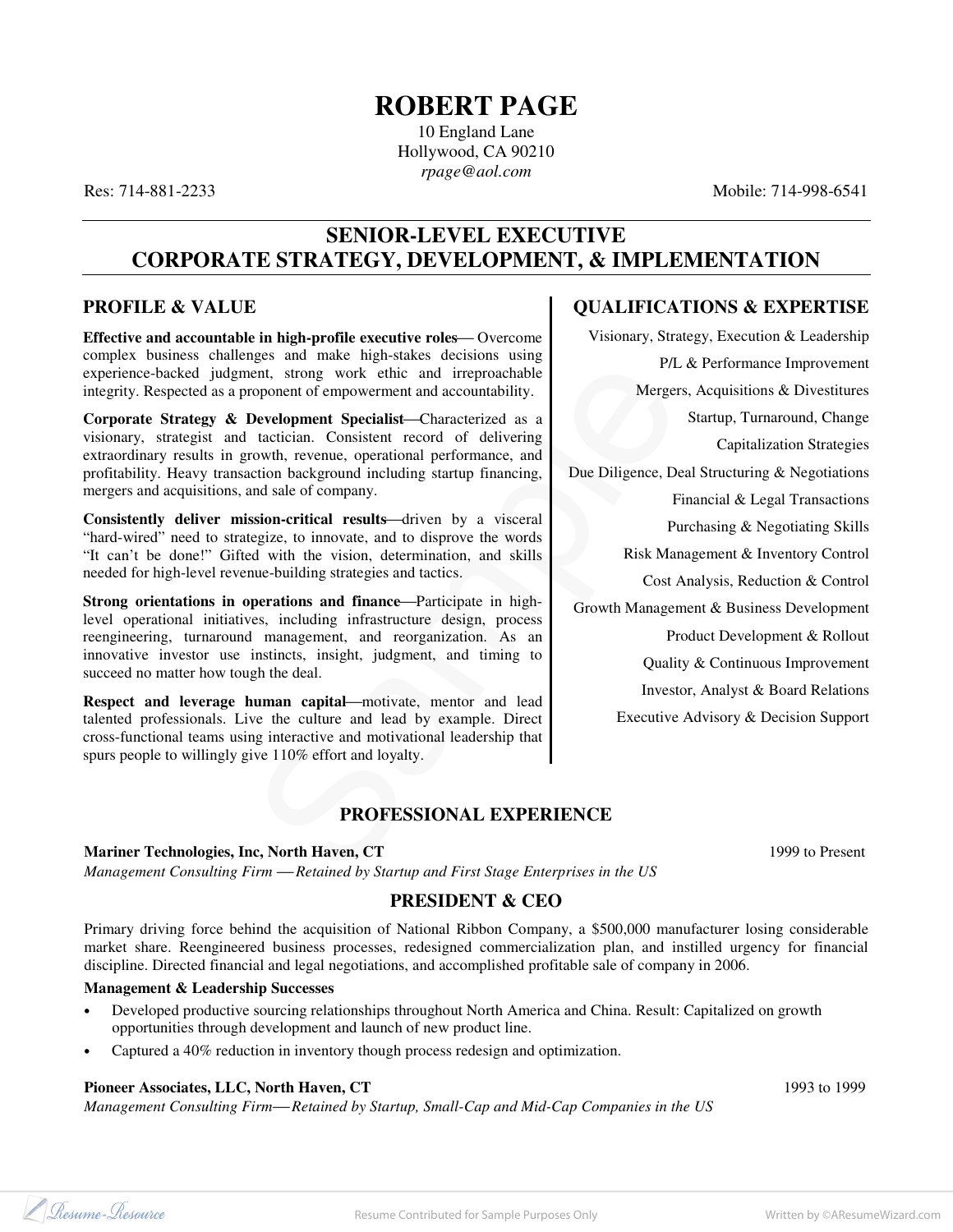## **PRESIDENT & CEO**

Managed start-up of independent firm specializing in the delivery of a full-range of consulting services—strategic business planning; strategic finance; corporate strategy, development and financing; organizational design; operational and financial turnaround; and market strategy and research. Identified and acquired new business, and managed all aspects of the project lifecycle—from scope of work through provision of deliverables, follow-up, and relationship management—for large-scale, long-term projects. Engaged by corporate clients representing a broad-range of industry sectors.

#### **Representative Engagements**

- Retained by US-based client of a \$25 million robotics company to advise and participate in creating a business plan, raising capital, and executing a facility expansion project.
- Retained by US-based client of a \$4 million power conversion company to advise on acquisition by a larger competitor.

#### **Elgin Electronics, Erie, PA** 1989 to 1993

*\$16 Million, Privately Held CompanyDesigner, manufacturer, and distributor of power systems for the telecommunications industry—Subcontract manufacturer for the medical diagnostics and semiconductor industries* 

## **PRESIDENT & CEO**

*Held Company—Besigner, manufacturer and distributor of power systems*<br> *PRESIDENT axCEO*<br>
criterianization and expertise in corporate transactions to acquire Elgin Electronics via<br>
ing of company's operation and marketing Leveraged entrepreneurial orientation and expertise in corporate transactions to acquire Elgin Electronics via an LBO. Initiated a full reengineering of company's operation and marketing strategy. Restored financial controls and operating efficiency. Grew annual revenue from \$12 million to \$16 million, and improved EBIT from -\$1.5 million to \$800,000. Held full P&L responsibility. Administered and controlled all capital and expense budgets. Provided leadership to six senior managers and indirect oversight to 250 employees.

#### **Management & Leadership Successes**

- Led the development and launch of first solid state power conversion device, increasing sales by \$2 million per year.
- Negotiated multimillion-dollar manufacturing agreements with IBM, Fujitsu and TIE Communications.
- Spearheaded effort for ISO 9000 certification.
- Instituted "best practices" reducing inventory by 37% while increasing sales.

#### **Combustion Engineering, Inc, Stamford, CT** 1989

*\$4 Billion, Public Company International manufacturer of industrial equipment for the energy generation industry* 

#### **DIVISION COUNSEL**

Served as lead counsel regarding mergers and acquisitions, divestitures, and financial transactions ranging from \$700,000 to \$7 million. Negotiated, structured, and documented high-profile joint ventures and licensing agreements with international partners. Provided legal advice to senior executives and Board of Directors on complex business matters.

### **EDUCATION & CREDENTIALS**

**MBA** — Marketing (GPA 3.8), Case Western Reserve University, Cleveland, OH

JD-Law (GPA 3.75), Loyola University of Chicago, Chicago, IL

**BS** — Mathematics (GPA 3.9), US Naval Academy, Annapolis, MD

#### **PROFESSIONAL AFFILIATIONS**

Member, Connecticut Business and Industrial Associations (CBIA) Member, Connecticut Venture Group Member of the Bar, US Supreme Court Instructor, Connecticut Correctional Institution